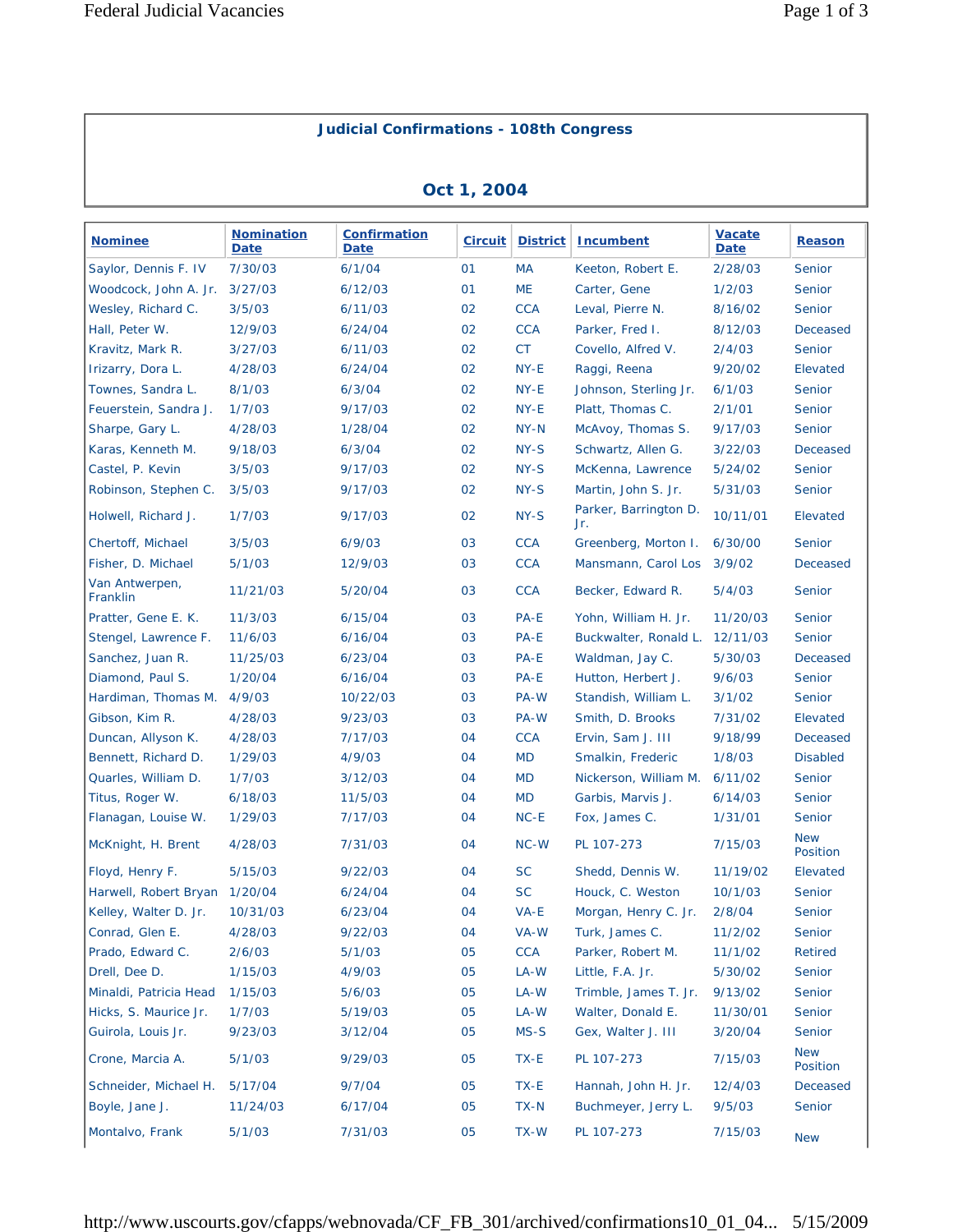|                               |          |          |    |            |                              |          | Position               |
|-------------------------------|----------|----------|----|------------|------------------------------|----------|------------------------|
| Cardone, Kathleen             |          | 7/28/03  | 05 | TX-W       | PL 107-273                   |          | <b>New</b>             |
|                               | 5/1/03   |          |    |            |                              | 7/15/03  | Position               |
| Yeakel, Earl Leroy III        | 5/1/03   | 7/28/03  | 05 | TX-W       | Nowlin, James R.             | 5/31/03  | Senior                 |
| Rodriguez, Xavier             | 5/1/03   | 7/31/03  | 05 | TX-W       | Prado, Edward C.             | 5/1/03   | Elevated               |
| Junell, Robert A.             | 1/7/03   | 2/10/03  | 05 | TX-W       | Garcia, Hipolito F.          | 1/15/02  | Senior                 |
| Sutton, Jeffrey S.            | 1/7/03   | 4/29/03  | 06 | <b>CCA</b> | Nelson, David A.             | 10/1/99  | Senior                 |
| Cook, Deborah L.              | 1/7/03   | 5/5/03   | 06 | <b>CCA</b> | Norris, Alan E.              | 7/1/01   | Senior                 |
| Adams, John R.                | 1/7/03   | 2/10/03  | 06 | OH-N       | White, George W.             | 2/26/99  | <b>Retired</b>         |
| Frost, Gregory L.             | 1/7/03   | 3/10/03  | 06 | OH-S       | Smith, George C.             | 1/1/02   | Senior                 |
| Watson, Michael H.            | 4/6/04   | 9/7/04   | 06 | OH-S       | Graham, James L.             | 8/31/04  | Senior                 |
| Greer, J. Ronnie              | 4/9/03   | 6/11/03  | 06 | TN-E       | Hull, Thomas Gray            | 10/1/02  | Senior                 |
| Varlan, Thomas A.             | 1/7/03   | 3/13/03  | 06 | TN-E       | Jordan, Robert Leon          | 11/30/01 | Senior                 |
| Breen, J. Daniel              | 1/7/03   | 3/13/03  | 06 | TN-W       | Gibbons, Julia Smith         | 7/29/02  | Elevated               |
| Sykes, Diane S.               | 11/14/03 | 6/24/04  | 07 | <b>CCA</b> | Coffey, John L.              |          | Senior                 |
| Filip, Mark R.                | 4/28/03  | 2/4/04   | 07 | $IL-N$     | Leinenweber, Harry<br>D.     | 6/3/02   | Senior                 |
| Der-Yeghiayan,<br>Samuel      | 3/5/03   | 7/14/03  | 07 | IL-N       | Aspen, Marvin E.             | 7/1/02   | Senior                 |
| Springmann, Theresa<br>Lazar  | 1/29/03  | 3/31/03  | 07 | $IN-N$     | Moody, James                 | 6/17/03  | Senior                 |
| Simon, Philip P.              | 1/29/03  | 3/27/03  | 07 | $IN-N$     | Lee, William C.              | 2/3/03   | Senior                 |
| Holmes, J. Leon               | 1/29/03  | 7/6/04   | 08 | AR-E       | Reasoner, Stephen M. 9/19/02 |          | Senior                 |
| Colloton, Steven M.           | 2/12/03  | 9/4/03   | 08 | <b>CCA</b> | Hansen, David R.             | 4/1/03   | Senior                 |
| Gruender, Raymond<br>W.       | 9/29/03  | 5/20/04  | 08 | <b>CCA</b> | Bowman, Pasco M.             | 8/1/03   | Senior                 |
| Benton, William Duane 2/12/04 |          | 6/24/04  | 08 | <b>CCA</b> | McMillian, Theodore          | 7/1/03   | Senior                 |
| Erickson, Ralph R.            | 1/7/03   | 3/12/03  | 08 | <b>ND</b>  | Webb, Rodney S.              | 12/31/01 | Senior                 |
| Campbell, David G.            | 3/13/03  | 7/8/03   | 09 | <b>AZ</b>  | PL 107-273                   | 7/15/03  | <b>New</b><br>Position |
| Wake, Neil Vincent            | 10/22/03 | 3/12/04  | 09 | AZ         | Rosenblatt, Paul G.          | 10/30/03 | Senior                 |
| Selna, James V.               | 1/29/03  | 3/27/03  | 09 | $CA-C$     | Letts, J. Spencer            | 12/19/00 | Senior                 |
| Fischer, Dale S.              | 5/1/03   | 10/27/03 | 09 | $CA-C$     | PL 107-273                   | 7/15/03  | <b>New</b><br>Position |
| Otero, S. James               | 1/7/03   | 2/10/03  | 09 | $CA-C$     | Paez, Richard A.             | 3/9/00   | Elevated               |
| Carney, Cormac J.             | 1/7/03   | 4/7/03   | 09 | $CA-C$     | Moreno, Carlos R.            | 10/18/01 | Resigned               |
| Schiavelli, George P.         | 1/20/04  | 6/24/04  | 09 | $CA-C$     | Baird, Lourdes G.            | 5/12/04  | Senior                 |
| Benitez, Roger T.             | 5/1/03   | 6/17/04  | 09 | $CA-S$     | PL 107-273                   | 7/15/03  | <b>New</b><br>Position |
| Burns, Larry Alan             | 5/1/03   | 9/24/03  | 09 | $CA-S$     | PL 107-273                   | 7/15/03  | <b>New</b><br>Position |
| Hayes, William Q.             | 5/1/03   | 10/2/03  | 09 | $CA-S$     | PL 107-273                   | 7/15/03  | <b>New</b><br>Position |
| Houston, John A.              | 5/1/03   | 10/2/03  | 09 | $CA-S$     | PL 107-273                   | 7/15/03  | <b>New</b><br>Position |
| Sabraw, Dana Makoto 5/1/03    |          | 9/25/03  | 09 | $CA-S$     | PL 107-273                   | 7/15/03  | <b>New</b><br>Position |
| Bea, Carlos T.                | 4/11/03  | 9/29/03  | 09 | <b>CCA</b> | Wiggins, Charles E.          | 12/31/96 | Senior                 |
| Callahan, Consuelo<br>Maria   | 2/12/03  | 5/22/03  | 09 | <b>CCA</b> | Fernandez, Ferdinand 6/1/02  |          | Senior                 |
| Bybee, Jay S.                 | 1/7/03   | 3/13/03  | 09 | <b>CCA</b> | Hug, Procter Jr.             | 1/1/02   | Senior                 |
| Jones, Robert Clive           | 6/9/03   | 10/2/03  | 09 | <b>NV</b>  | Hagen, David                 | 11/28/03 | Senior                 |
| Mosman, Michael W.            | 5/8/03   | 9/25/03  | 09 | <b>OR</b>  | Jones, Robert E.             | 5/1/00   | Senior                 |
| Suko, Lonny R.                | 4/28/03  | 7/15/03  | 09 | WA-E       | Nielsen, William<br>Fremming | 5/30/03  | Senior                 |
| Robart, James L.              | 12/9/03  | 6/17/04  | 09 | WA-W       | Zilly, Thomas S.             | 1/1/04   | Senior                 |
|                               |          |          |    |            |                              |          | <b>FJC</b>             |